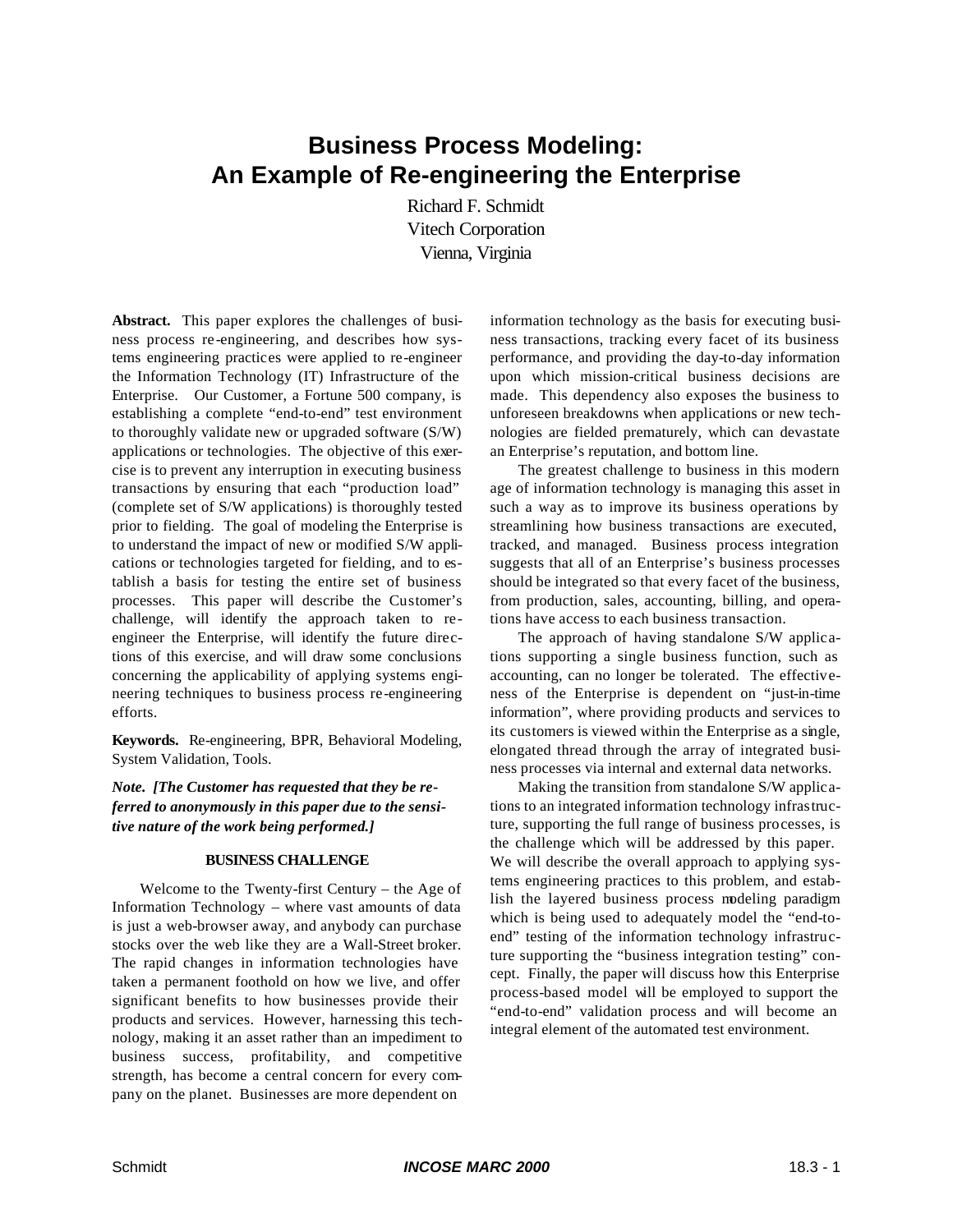# **APPLYING SE PRACTICES TO BUSINESS PROCESS RE-ENGINEERING**

The basic principles of systems engineering establish that a "system" be viewed from three key perspectives:

- 1. Requirements baselines
- 2. Functional architectures, and
- 3. Physical architectures.

It is not difficult to recognize that a business process is essentially a "system" in that it should be viewed from these three perspectives. The subtle difference between a "process" and a "system" is in the perspective of the user. Most processes are viewed in terms of how a process is executed, the sequential steps, critical decision branches, and data flows, which represent how a service is provided. Underlying today's business processes is an information technology-based "system" composed of the following elements:

- 1. computational platforms and networks,
- 2. S/W applications, and
- 3. people (customers and enterprise personnel involved in the execution of a business process)

Figure 1 identifies the three key elements of the ITbased system that must be addressed by any business re-engineering effort. Therefore, business processes can be modeled by capturing the IT-based system, and from each of the three systems engineering perspectives.

By expanding the elements in Figure 1 to address the business and validation perspectives, we can produce Figure 2. This figure depicts elements, which must be managed to adequately re-engineer and model any business process.



**Figure 1: Elements of an IT-Based System**

Ultimately, the aspects of business process reengineering depicted in Figure 2 will be seen as central reasons for establishing a model-based representation of how the Enterprise functions. If a business wishes to improve how it provides a particular product or service, it must start by analyzing the existing "as-is" process, in terms of the three systems engineering views.

As approaches for process improvement are identified, the models may be changed to assess the impact of the proposed changes at the top level - in terms of how the proposed process specification would improve the products or services provided to its customers. If adopted, the new process specifications can be generated from the models, and the operational procedures can be generated for executing the refined process.

The functional architecture, representing the S/W architecture, can also be modeled to identify the new functionality required in the S/W applications, and the

|  | <b>Business</b><br><b>Perspective</b>                                    | <b>Systems Engineering</b><br><b>Perspective</b>                                                                                                                                   | <b>Validation</b><br><b>Perspective</b>                                                                                               |
|--|--------------------------------------------------------------------------|------------------------------------------------------------------------------------------------------------------------------------------------------------------------------------|---------------------------------------------------------------------------------------------------------------------------------------|
|  | <b>Process Specifica-</b><br>tion                                        | <b>Requirements Baselines</b><br><b>Performance Specs</b><br><b>Operational Scenarios</b>                                                                                          | <b>Operational Proce-</b><br>dures                                                                                                    |
|  | <b>S/W Application</b><br><b>Specification</b><br>(Enhancements)         | <b>Functional Architectures</b><br><b>Process Functional Flows,</b><br>Data Flows & Resource Utili-<br>zation                                                                      | Test Cases & Proce<br>dures<br><b>Coverage Analysis</b>                                                                               |
|  | <b>Technology Insertion</b><br>Opportunities<br>& Cost/Benefits Analysis | <b>Physical Architectures</b><br><b>Computer Platforms &amp; Networks</b><br><b>Distributed S/W Applications</b><br>People (Customer & Enterprise)<br><b>Interface Definitions</b> | <b>Obsolescence Impact</b><br>Analysis<br><b>Interface Compliance</b><br><b>Business Throughput &amp;</b><br><b>Capacity Analysis</b> |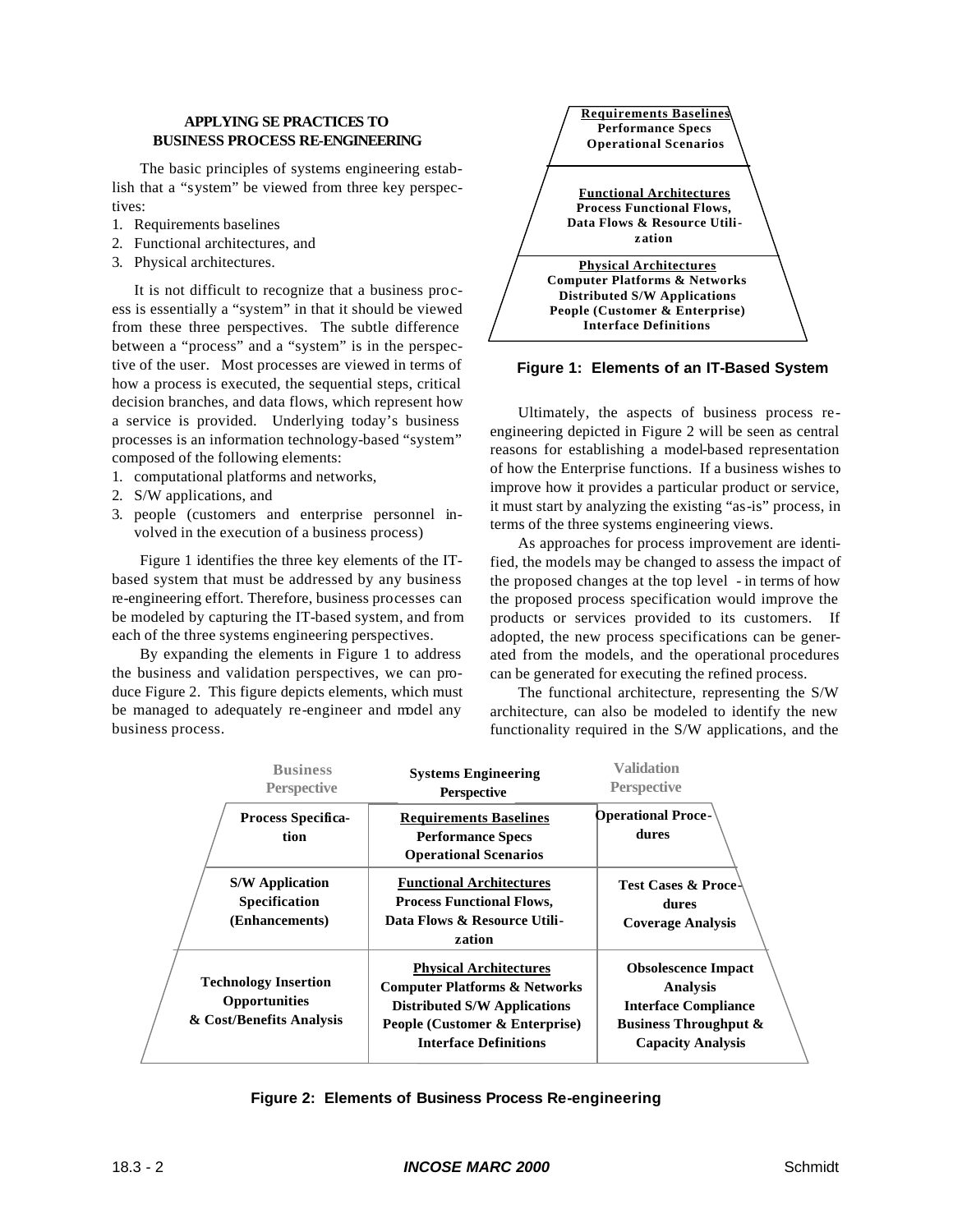new data required to support the data processing. From these models the S/W application specifications for enhanced functionality can be generated from the models. In addition, the specific conditions for executing test cases can be specified, and test cases and test procedures can be produced to support the validation testing of delivered applications.

Test coverage analysis can be supported via analysis of the test cases to determine which functions are being exercised to ensure that the proper set of test cases is being used to validate the business process once it is implemented.

The physical architecture represents the networks, computer platforms, and people involved in executing the business process. New technologies can be evaluated to determine the cost/benefit of technology insertion opportunities. Business throughput and capacity analysis can be assessed to ensure that investments in new technologies are justified given assumed return-oninvestment (ROI) and the contribution of enhancements to achieving business objectives.

To date, we have developed a set of stand-alone models for the following elements of the customer's S/W applications, IT Infrastructure, and validation testing approach:

- **An integrated application model**, a functional model of the S/W applications including data flows,
- **An IT platform model**, a physical model of the networked computational platforms supporting the "Business Integrated Testing" validation process,
- An allocated application model, the allocated functional model of IT Applications to the physical model of IT platforms where the applications/functions are executed,
- **An end-to-end business transaction scenario**, a complete model of a single business transaction through the alternative paths by which a transaction can be processed,
- **A business integrated testing validation model,** a model of the "Production Validation" process depicting the testing process for each new "Production Load", and
- **An automated test tool functional model,** a model of the validation functions supported by automated test tools.

The intent of this exercise is to produce an executable model in CORE® that can be used to support future "production load" validation efforts. A complete, integrated model is desired which will provide the following capabilities:

• **Change impact analysis**, identification of which business processes and downstream applications/functions may be impacted by a proposed change,

- Test case development, automated test case identification and documentation,
- **Test procedures development,** automated test procedure identification and documentation, and
- Test coverage analysis, automated analysis of test coverage for a given set of test cases.

### **FUTURE DIRECTIONS**

Once a single integrated model in CORE $@$  is available, this integrated model of Enterprise business processes will provide the following benefits:

- 1. The ability to assess the impact of proposed changes to business processes, and providing a basis for making insightful decisions on which changes (functionality and technology) offer the best ROI for the Enterprise to invest in, in terms of:
	- a. Procedural changes to business processes,
	- b. S/W application releases (new functionality, enhancements, and bug-fixes), and
	- c. New hardware technologies and equipment.
- 2. The ability to specify process enhancement, including procedural, S/W application functionality and performance, and hardware/equipment performance.
- 3. The ability to identify the necessary validation test cases and procedures required to ensure the "production load" is ready to field, including the following:
	- a. Test case definition and documentation, to identify the minimum number of test cases necessary to adequately validate each production load, including regression testing,
	- b. Test procedure definition and documentation, to identify the pre-test set-up (including automated test tool script definition), test initiation, data capture and analysis techniques, success criteria, and expected outcomes.
	- c. Validation test resource utilization, to identify the computational platforms, applications, automated test tools, equipment, test operators, and databases required to support each test case.

#### **CONCLUSIONS**

This paper has identified an approach that applies systems engineering practices to business process reengineering. It establishes a foundation for business process re-engineering where a process is modeled in terms of the key views of systems engineering: 1) requirements baselines, 2) functional architectures, and 3) physical architectures.